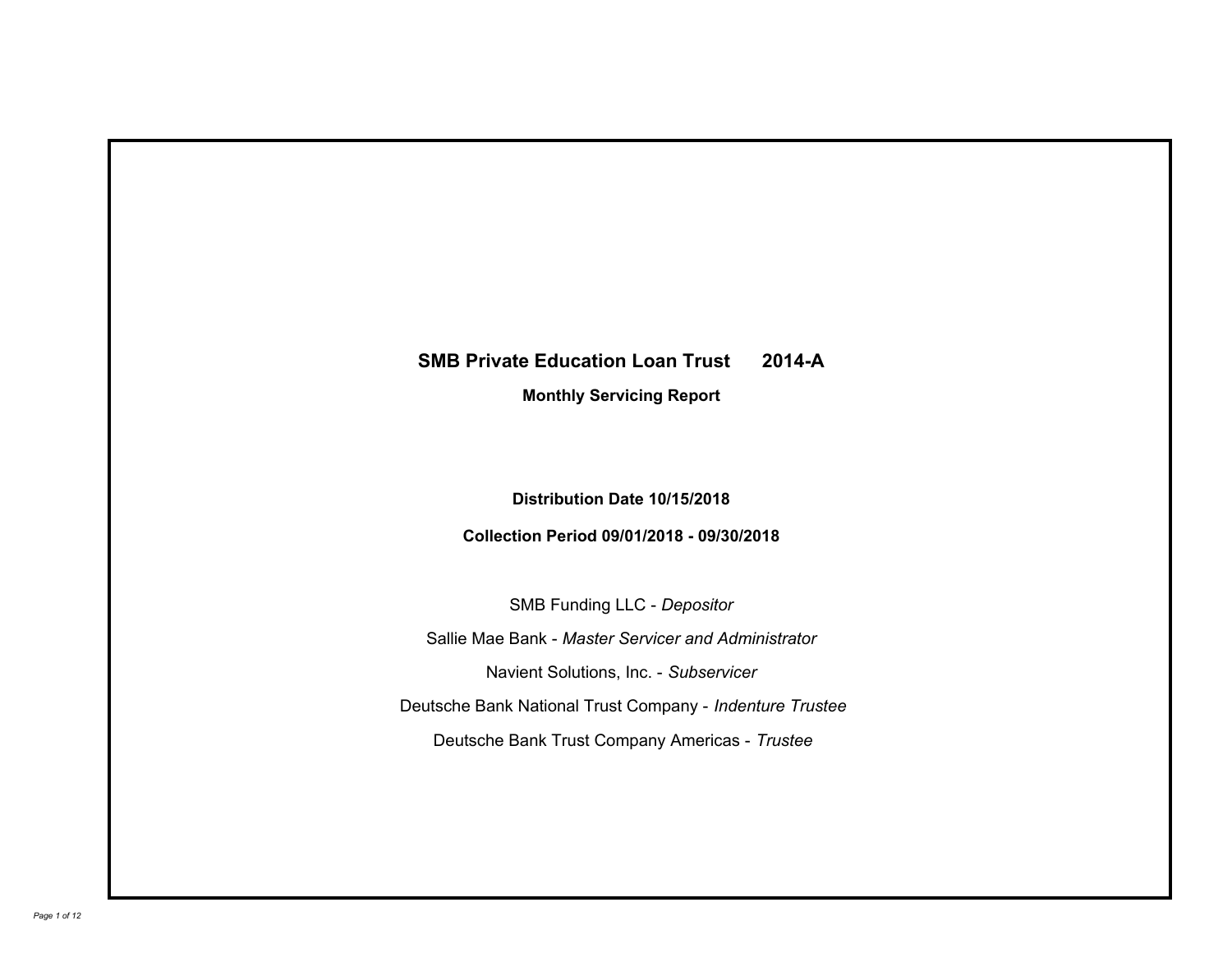| Ъ. | <b>Deal Parameters</b>                          |                                                                  |                  |                  |                  |
|----|-------------------------------------------------|------------------------------------------------------------------|------------------|------------------|------------------|
| A  | <b>Student Loan Portfolio Characteristics</b>   |                                                                  | 08/07/2014       | 08/31/2018       | 09/30/2018       |
|    | <b>Principal Balance</b>                        |                                                                  | \$361,523,983.59 | \$221,202,293.83 | \$217,749,822.11 |
|    | Interest to be Capitalized Balance              |                                                                  | 17,313,307.43    | 6,083,513.51     | 5,983,979.73     |
|    | Pool Balance                                    |                                                                  | \$378,837,291.02 | \$227,285,807.34 | \$223,733,801.84 |
|    | Weighted Average Coupon (WAC)                   |                                                                  | 7.81%            | 8.84%            | 8.96%            |
|    | Weighted Average Remaining Term                 |                                                                  | 138.29           | 154.39           | 155.30           |
|    | Number of Loans                                 |                                                                  | 33,555           | 20,486           | 20,175           |
|    | Number of Borrowers                             |                                                                  | 26,651           | 16,205           | 15,970           |
|    | Pool Factor                                     |                                                                  |                  | 0.599956268      | 0.590580197      |
|    | Since Issued Total Constant Prepayment Rate (1) |                                                                  |                  | 7.81%            | 7.81%            |
| В  | <b>Debt Securities</b>                          | <b>Cusip/Isin</b>                                                | 09/17/2018       |                  | 10/15/2018       |
|    | A <sub>2</sub> A                                | 784456AB1                                                        | \$35,711,229.42  |                  | \$34,458,187.62  |
|    | A2B                                             | 784456AC9                                                        | \$35,711,229.43  |                  | \$34,458,187.63  |
|    | A <sub>3</sub>                                  | 784456AD7                                                        | \$50,000,000.00  |                  | \$50,000,000.00  |
|    | B                                               | 784456AE5                                                        | \$36,000,000.00  |                  | \$36,000,000.00  |
|    | C                                               | 784456AF2                                                        | \$42,000,000.00  |                  | \$42,000,000.00  |
|    |                                                 |                                                                  |                  |                  |                  |
| С  | <b>Certificates</b>                             | <b>Cusip/Isin</b>                                                | 09/17/2018       |                  | 10/15/2018       |
|    | <b>Excess Distribution</b>                      | 784456105                                                        | \$100,000.00     |                  | \$100,000.00     |
|    |                                                 |                                                                  |                  |                  |                  |
| D  | <b>Account Balances</b>                         |                                                                  | 09/17/2018       |                  | 10/15/2018       |
|    | Reserve Account Balance                         |                                                                  | \$958,735.00     |                  | \$958,735.00     |
| E  | <b>Asset / Liability</b>                        |                                                                  | 09/17/2018       |                  | 10/15/2018       |
|    | Overcollateralization Percentage *              |                                                                  | 30.74%           |                  | 30.76%           |
|    | Specified Overcollateralization Amount *        |                                                                  | \$68,185,742.20  |                  | \$67,120,140.55  |
|    | Actual Overcollateralization Amount *           |                                                                  | \$69,863,348.49  |                  | \$68,817,426.59  |
|    |                                                 | * Based on the Rated debt securities (Class A and Class B Bonds) |                  |                  |                  |

(1) Since Issued Total CPR calculations found in monthly servicing reports issued on or prior to September 15, 2015 originally included loans that were removed from the pool by the sponsor because they became ineligible for the pool between the cut-off date and settlement date. On October 5, 2015, Since Issued Total CPR calculations were revised to exclude these loans and all prior monthly servicing reports were restated. For additional information, see 'Since Issued CPR Methodology' found on page 11 of this report.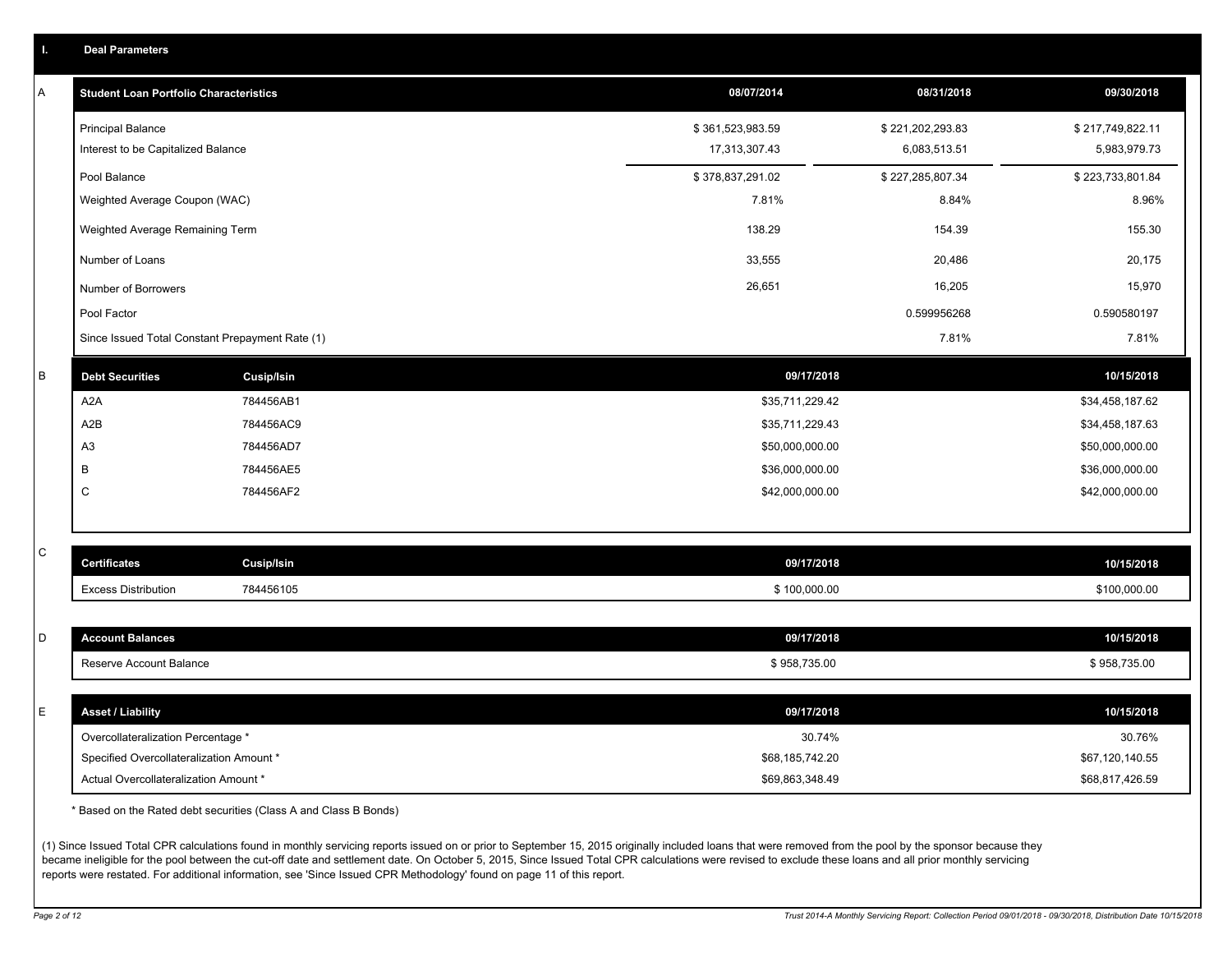| Ш.      | 2014-A Trust Activity 09/01/2018 through 09/30/2018              |                |
|---------|------------------------------------------------------------------|----------------|
| Α       | <b>Student Loan Principal Receipts</b>                           |                |
|         | <b>Borrower Principal</b>                                        | 3,708,074.71   |
|         | <b>Consolidation Activity Principal</b>                          | 0.00           |
|         | Seller Principal Reimbursement                                   | 0.00           |
|         | Servicer Principal Reimbursement                                 | 0.00           |
|         | Delinquent Principal Purchases by Servicer                       | 0.00           |
|         | <b>Other Principal Deposits</b>                                  | 0.00           |
|         | <b>Total Principal Receipts</b>                                  | \$3,708,074.71 |
| В       | <b>Student Loan Interest Receipts</b>                            |                |
|         | Borrower Interest                                                | 1,192,659.40   |
|         | <b>Consolidation Activity Interest</b>                           | 0.00           |
|         | Seller Interest Reimbursement                                    | 0.00           |
|         | Servicer Interest Reimbursement                                  | (1,772.49)     |
|         | Delinquent Interest Purchases by Servicer                        | 0.00           |
|         | <b>Other Interest Deposits</b>                                   | 12,185.68      |
|         | <b>Total Interest Receipts</b>                                   | \$1,203,072.59 |
| C       | <b>Recoveries on Realized Losses</b>                             | \$45,912.06    |
| D       | <b>Investment Income</b>                                         | \$8,979.51     |
| Ε       | <b>Funds Borrowed from Next Collection Period</b>                | \$0.00         |
| F       | <b>Funds Repaid from Prior Collection Period</b>                 | \$0.00         |
| G       | Loan Sale or Purchase Proceeds                                   | \$0.00         |
| н       | Initial Deposits to Collection Account                           | \$0.00         |
|         | <b>Excess Transferred from Other Accounts</b>                    | \$0.00         |
|         | <b>Borrower Benefit Reimbursements</b>                           | \$0.00         |
| Κ       | <b>Gross Swap Receipt</b>                                        | \$0.00         |
| L       | <b>Other Deposits</b>                                            | \$0.00         |
| м       | <b>Other Fees Collected</b>                                      | \$0.00         |
| N       | <b>AVAILABLE FUNDS</b>                                           | \$4,966,038.87 |
| $\circ$ | Non-Cash Principal Activity During Collection Period             | \$255,602.99   |
| P       | Aggregate Purchased Amounts by the Depositor, Servicer or Seller | \$0.00         |
| Q       | Aggregate Loan Substitutions                                     | \$0.00         |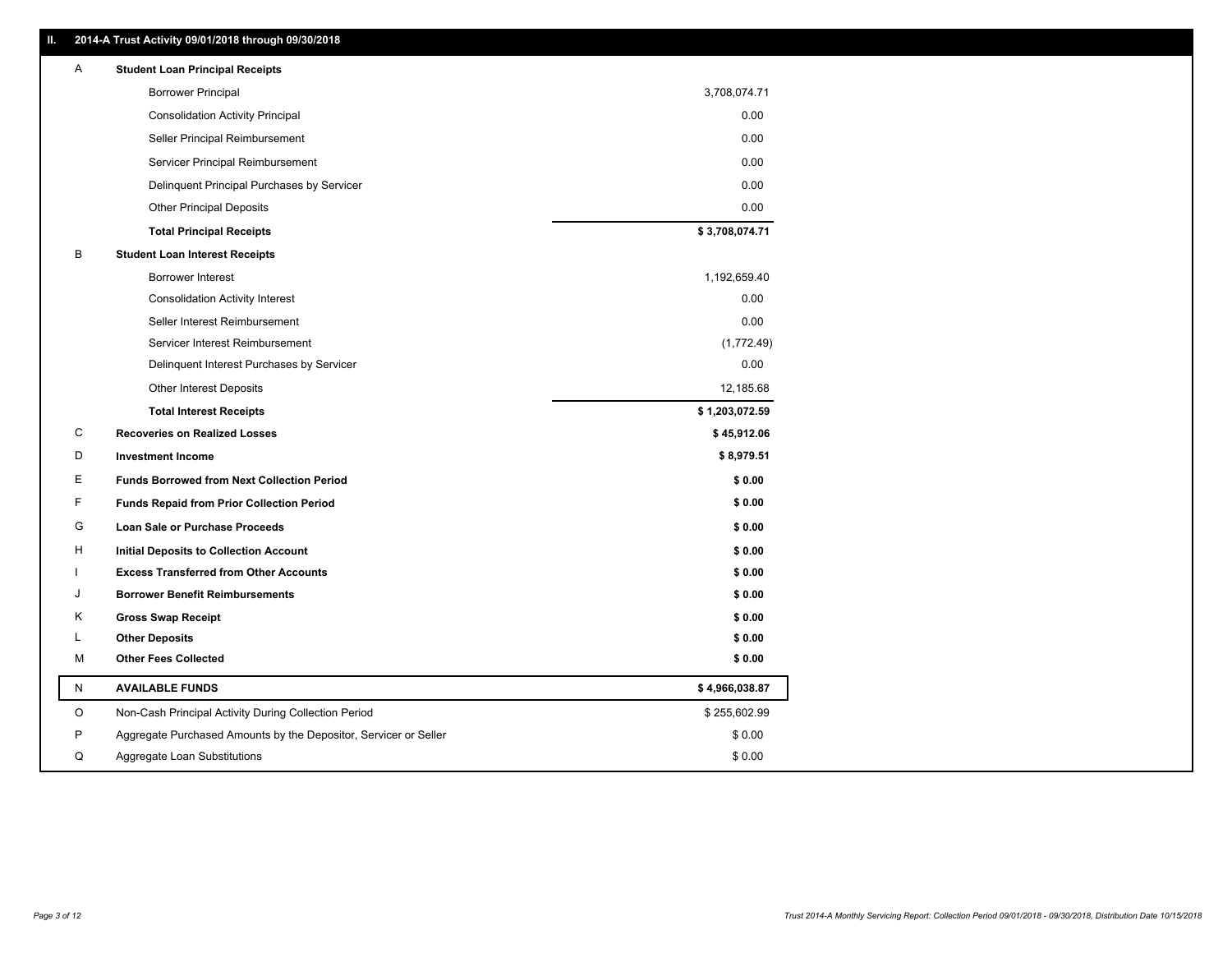|                   |                         |                          |         | 09/30/2018 |                  |                |                          |         | 08/31/2018 |                  |                |
|-------------------|-------------------------|--------------------------|---------|------------|------------------|----------------|--------------------------|---------|------------|------------------|----------------|
|                   |                         | <b>Wtd Avg</b><br>Coupon | # Loans | Principal  |                  | % of Principal | <b>Wtd Avg</b><br>Coupon | # Loans | Principal  |                  | % of Principal |
| INTERIM:          | IN SCHOOL               | 10.32%                   |         | 361        | \$4,825,414.59   | 2.157%         |                          | 10.23%  | 370        | \$4,744,533.74   | 2.087%         |
|                   | <b>GRACE</b>            | 9.96%                    |         | 294        | \$4,043,502.14   | 1.807%         |                          | 9.95%   | 298        | \$4,248,929.68   | 1.869%         |
|                   | <b>DEFERMENT</b>        | 10.17%                   |         | 1,120      | \$14,372,779.19  | 6.424%         |                          | 10.05%  | 1,101      | \$14,120,796.21  | 6.213%         |
| <b>REPAYMENT:</b> | <b>CURRENT</b>          | 8.69%                    |         | 16,807     | \$179,219,128.63 | 80.104%        |                          | 8.59%   | 17,208     | \$183,934,699.69 | 80.927%        |
|                   | 31-60 DAYS DELINQUENT   | 9.98%                    |         | 363        | \$4,785,807.78   | 2.139%         |                          | 9.08%   | 345        | \$4,714,165.84   | 2.074%         |
|                   | 61-90 DAYS DELINQUENT   | 8.78%                    |         | 202        | \$2,944,111.11   | 1.316%         |                          | 9.70%   | 218        | \$2,988,705.89   | 1.315%         |
|                   | 91-120 DAYS DELINQUENT  | 10.22%                   |         | 143        | \$1,896,705.24   | 0.848%         |                          | 9.85%   | 128        | \$1,508,886.55   | 0.664%         |
|                   | 121-150 DAYS DELINQUENT | 10.78%                   |         | 79         | \$964,482.93     | 0.431%         |                          | 10.38%  | 97         | \$1,390,887.45   | 0.612%         |
|                   | 151-180 DAYS DELINQUENT | 10.73%                   |         | 94         | \$1,362,425.38   | 0.609%         |                          | 10.84%  | 70         | \$969,734.64     | 0.427%         |
|                   | > 180 DAYS DELINQUENT   | 10.93%                   |         | 62         | \$850,213.50     | 0.380%         |                          | 10.49%  | 62         | \$768,992.78     | 0.338%         |
|                   | FORBEARANCE             | 9.82%                    |         | 650        | \$8,469,231.35   | 3.785%         |                          | 9.73%   | 589        | \$7,895,474.87   | 3.474%         |
| <b>TOTAL</b>      |                         |                          |         | 20,175     | \$223,733,801.84 | 100.00%        |                          |         | 20,486     | \$227,285,807.34 | 100.00%        |

Percentages may not total 100% due to rounding \*

\*\* Smart Option Interest Only loans and \$25 Fixed Payment loans classified as in repayment whether student borrowers are in school, in grace, in deferment or required to make full principal and interest payments on their l

\*\*\* To conform with company standard reporting these sections now include Princial and Interest Accrued to Capitalize.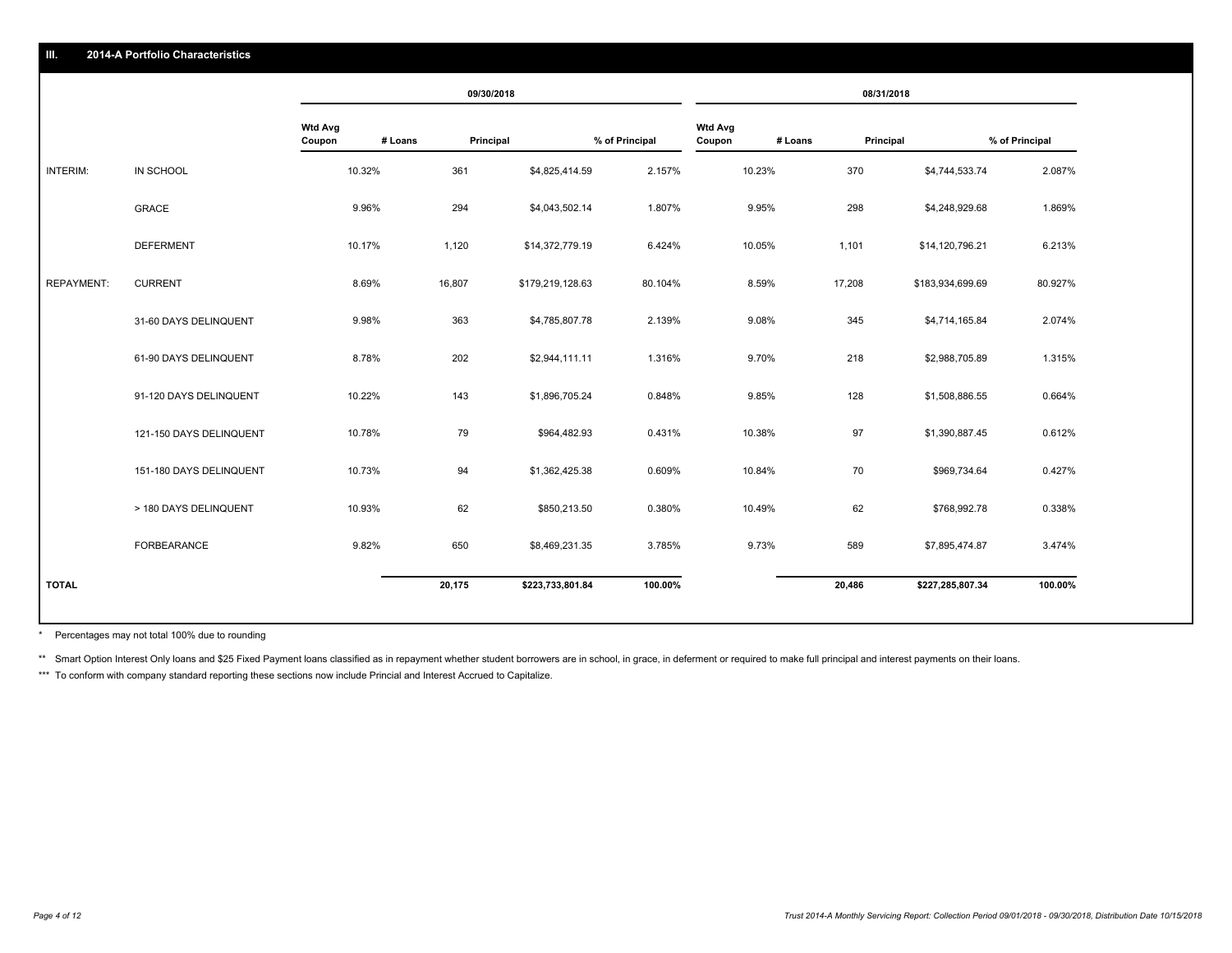|                                                         | 9/30/2018        | 8/31/2018        |
|---------------------------------------------------------|------------------|------------------|
| Pool Balance                                            | \$223,733,801.84 | \$227,285,807.34 |
| Total # Loans                                           | 20,175           | 20,486           |
| Total # Borrowers                                       | 15,970           | 16,205           |
| Weighted Average Coupon                                 | 8.96%            | 8.84%            |
| Weighted Average Remaining Term                         | 155.30           | 154.39           |
| Percent of Pool - Cosigned                              | 93.6%            | 93.6%            |
| Percent of Pool - Non Cosigned                          | 6.4%             | 6.4%             |
| Borrower Interest Accrued for Period                    | \$1,597,961.82   | \$1,672,892.25   |
| <b>Outstanding Borrower Interest Accrued</b>            | \$7,583,280.24   | \$7,679,202.11   |
| Gross Principal Realized Loss - Periodic *              | \$213,634.78     | \$566,141.79     |
| Gross Principal Realized Loss - Cumulative *            | \$11,014,997.56  | \$10,801,362.78  |
| Delinguent Principal Purchased by Servicer - Periodic   | \$0.00           | \$0.00           |
| Delinquent Principal Purchased by Servicer - Cumulative | \$0.00           | \$0.00           |
| Recoveries on Realized Losses - Periodic                | \$45,912.06      | \$54,906.99      |
| Recoveries on Realized Losses - Cumulative              | \$754,983.04     | \$709,070.98     |
| Net Losses - Periodic                                   | \$167,722.72     | \$511,234.80     |
| Net Losses - Cumulative                                 | \$10,260,014.52  | \$10,092,291.80  |
| <b>Cumulative Gross Defaults</b>                        | \$11,014,997.56  | \$10,801,362.78  |
| Change in Gross Defaults                                | \$213,634.78     | \$566,141.79     |
| Non-Cash Principal Activity - Capitalized Interest      | \$469,494.64     | \$394,740.12     |
| Since Issued Total Constant Prepayment Rate (CPR) (1)   | 7.81%            | 7.81%            |
| <b>Loan Substitutions</b>                               | \$0.00           | \$0.00           |
| <b>Cumulative Loan Substitutions</b>                    | \$0.00           | \$0.00           |
| <b>Unpaid Master Servicing Fees</b>                     | \$0.00           | \$0.00           |
| <b>Unpaid Sub-Servicing Fees</b>                        | \$0.00           | \$0.00           |
| <b>Unpaid Administration Fees</b>                       | \$0.00           | \$0.00           |
| <b>Unpaid Carryover Master Servicing Fees</b>           | \$0.00           | \$0.00           |
| Unpaid Carryover Sub-Servicing Fees                     | \$0.00           | \$0.00           |
| Note Interest Shortfall                                 | \$0.00           | \$0.00           |

\* In accordance with the Sub-Servicer's current policies and procedures, after September 1, 2017 loans subject to bankruptcy claims generally will not be reported as a charged-off unless and until they are delinquent for 2

(1) Since Issued Total CPR calculations found in monthly servicing reports issued on or prior to September 15, 2015 originally included loans that were removed from the pool by the sponsor because they became ineligible fo between the cut-off date and settlement date. On October 5, 2015, Since Issued Total CPR calculations were revised to exclude these loans and all prior monthly servicing reports were restated. For additional information, s CPR Methodology' found on page 11 of this report.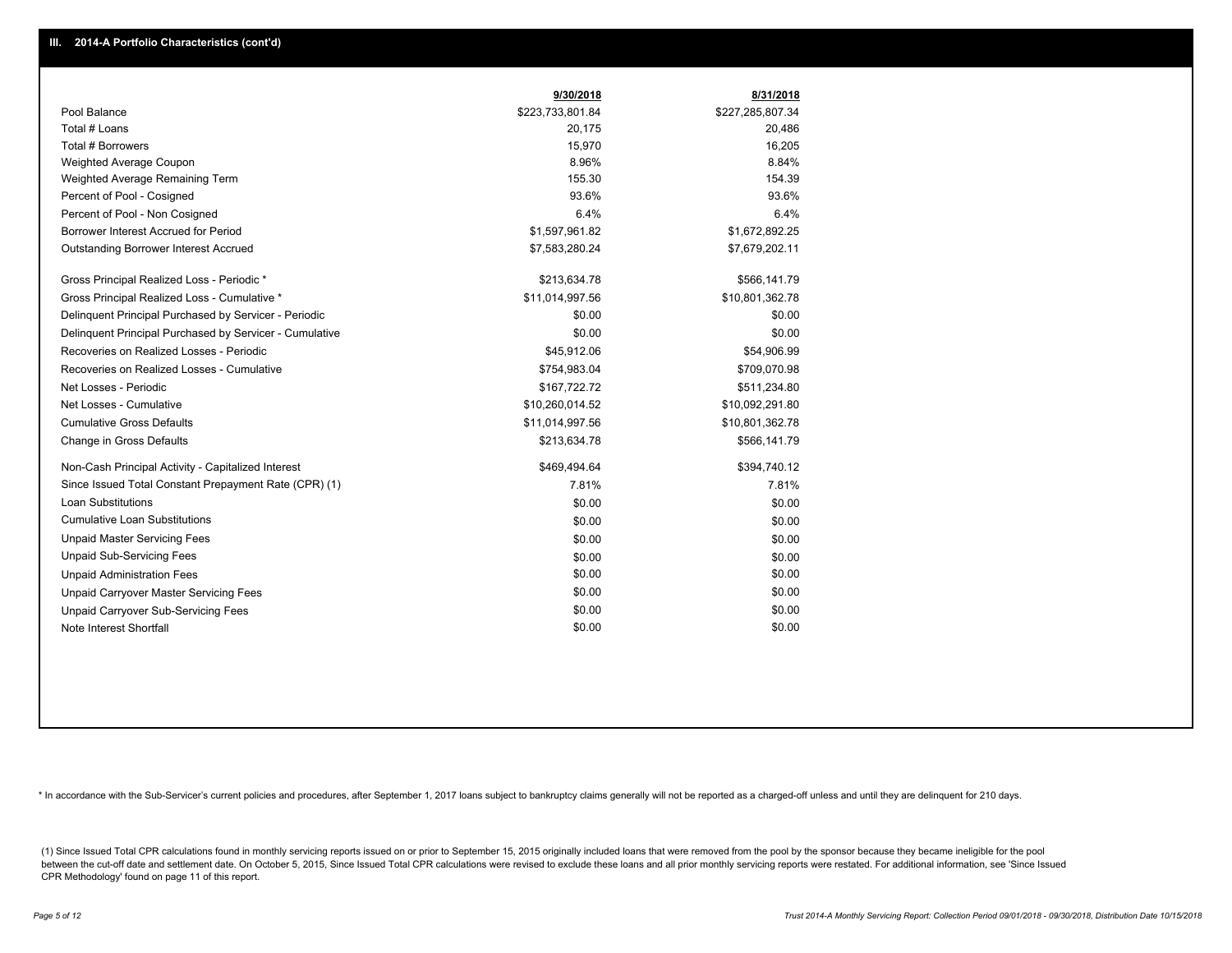## **IV. 2014-A Portfolio Statistics by Loan Program**

|                                                        | Weighted<br><b>Average Coupon</b> | # LOANS                  | <b>\$ AMOUNT</b> | $%$ *    |
|--------------------------------------------------------|-----------------------------------|--------------------------|------------------|----------|
| - Smart Option Deferred Loans                          | 9.25%                             | 9,674                    | \$107,917,105.70 | 48.235%  |
| - Smart Option Fixed Pay Loans                         | 8.97%                             | 5,835                    | \$78,350,295.15  | 35.019%  |
| - Smart Option Interest-Only Loans                     | 8.09%                             | 4,666                    | \$37,466,400.99  | 16.746%  |
| - Other Loan Programs                                  | 0.00%                             | 0.00                     | \$0.00           | 0.000%   |
| <b>Total</b>                                           | 8.96%                             | 20,175                   | \$223,733,801.84 | 100.000% |
| Prime Indexed Loans -- Monthly Reset Adjustable        |                                   |                          | \$0.00           |          |
| Prime Indexed Loans -- Monthly Reset Non-Adjustable    |                                   |                          | \$0.00           |          |
| Prime Indexed Loans -- Quarterly Reset Adjustable      |                                   |                          | \$0.00           |          |
| Prime Indexed Loans -- Quarterly Reset Non-Adjustable  |                                   |                          | \$0.00           |          |
| Prime Indexed Loans -- Annual Reset                    |                                   |                          | \$0.00           |          |
| <b>T-Bill Indexed Loans</b>                            |                                   |                          | \$0.00           |          |
| <b>Fixed Rate Loans</b>                                |                                   |                          | \$29,994,779.95  |          |
| <b>LIBOR Indexed Loans</b>                             |                                   |                          | \$193,739,021.89 |          |
|                                                        |                                   |                          |                  |          |
| * Note: Percentages may not total 100% due to rounding | .                                 | $\cdots$ $\sim$ $\cdots$ |                  |          |

To conform with company standard reporting these sections now include Princial and Interest Accrued to Capitalize.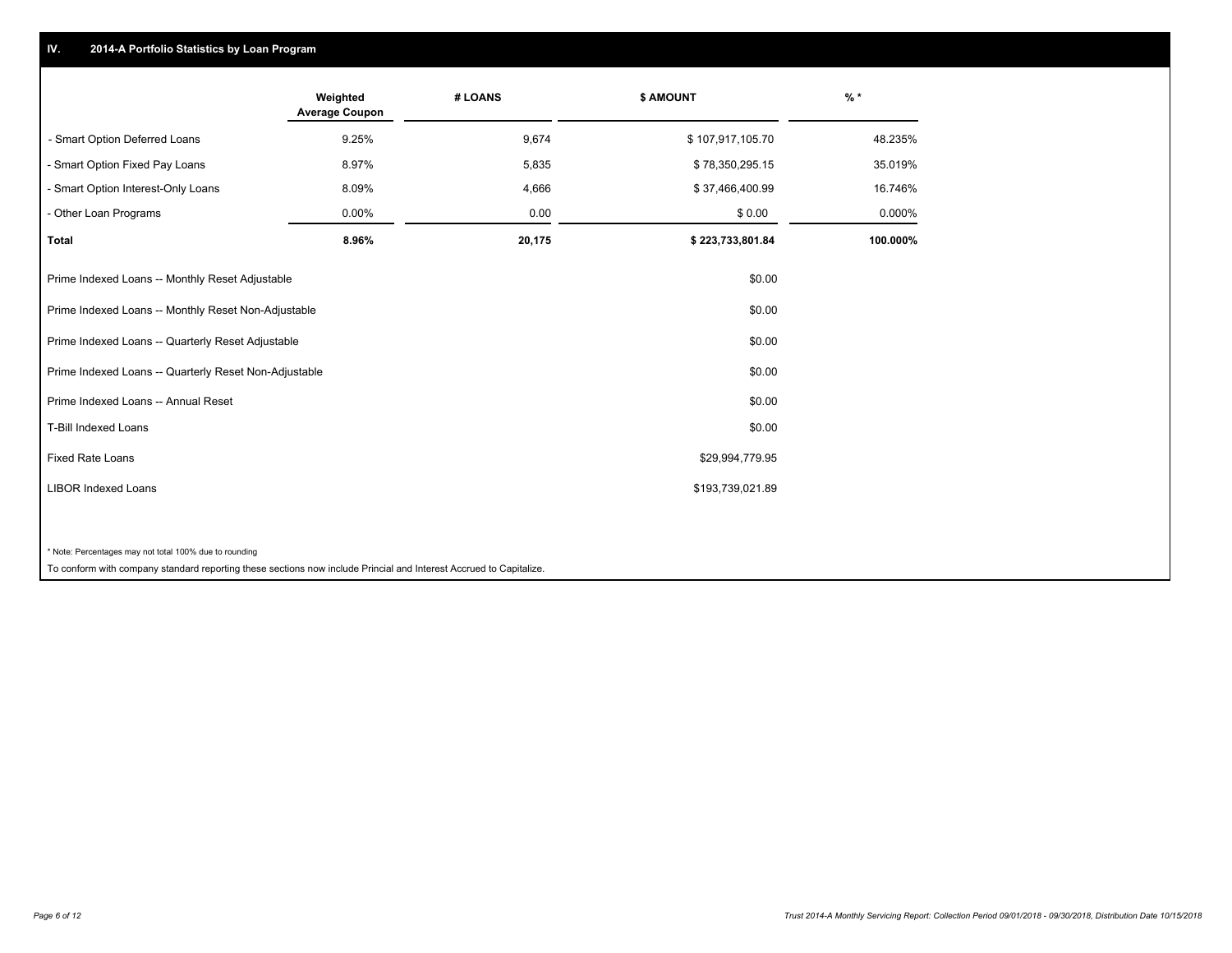| А. |       | <b>Reserve Account</b>                                                                                                                                                                             |                  |  |
|----|-------|----------------------------------------------------------------------------------------------------------------------------------------------------------------------------------------------------|------------------|--|
|    |       | Specified Reserve Account Balance                                                                                                                                                                  | \$958,735.00     |  |
|    |       | <b>Actual Reserve Account Balance</b>                                                                                                                                                              | \$958,735.00     |  |
| В. |       | <b>Principal Distribution Amount</b>                                                                                                                                                               |                  |  |
|    | j.    | Class A Notes Outstanding                                                                                                                                                                          | \$121,422,458.85 |  |
|    | ii.   | Pool Balance                                                                                                                                                                                       | \$223,733,801.84 |  |
|    | iii.  | First Priority Principal Distribution Amount (i - ii)                                                                                                                                              | \$0.00           |  |
|    | iv.   | Class A and B Notes Outstanding                                                                                                                                                                    | \$157,422,458.85 |  |
|    | v.    | First Priority Principal Distribution Amount                                                                                                                                                       | \$0.00           |  |
|    | VI.   | Pool Balance                                                                                                                                                                                       | \$223,733,801.84 |  |
|    | VII.  | Specified Overcollateralization Amount                                                                                                                                                             | \$67,120,140.55  |  |
|    | viii. | Regular Principal Distribution Amount (iv - v) - (vi - vii)                                                                                                                                        | \$808,797.56     |  |
|    | ix.   | <b>Notes Outstanding</b>                                                                                                                                                                           | \$199,422,458.85 |  |
|    | х.    | First Priority Principal Distribution Amount                                                                                                                                                       | \$0.00           |  |
|    | XI.   | Regular Principal Distribution Amount                                                                                                                                                              | \$808,797.56     |  |
|    | XII.  | Available Funds (after payment of waterfall items A through J) *                                                                                                                                   | \$3,394,572.08   |  |
|    | xiii. | Additional Principal Distribution Amount (min(ix - x - xi, xiii))                                                                                                                                  | \$1,697,286.04   |  |
|    |       | * Represents 50% of value if the principal balance of the notes is greater than 10% of initial principal balance of the notes or the Class A and Class B note are reduced to 0, otherwise the full |                  |  |

value is shown.

## **V. 2014-A Reserve Account and Principal Distribution Calculations**

**A. Reserve Account**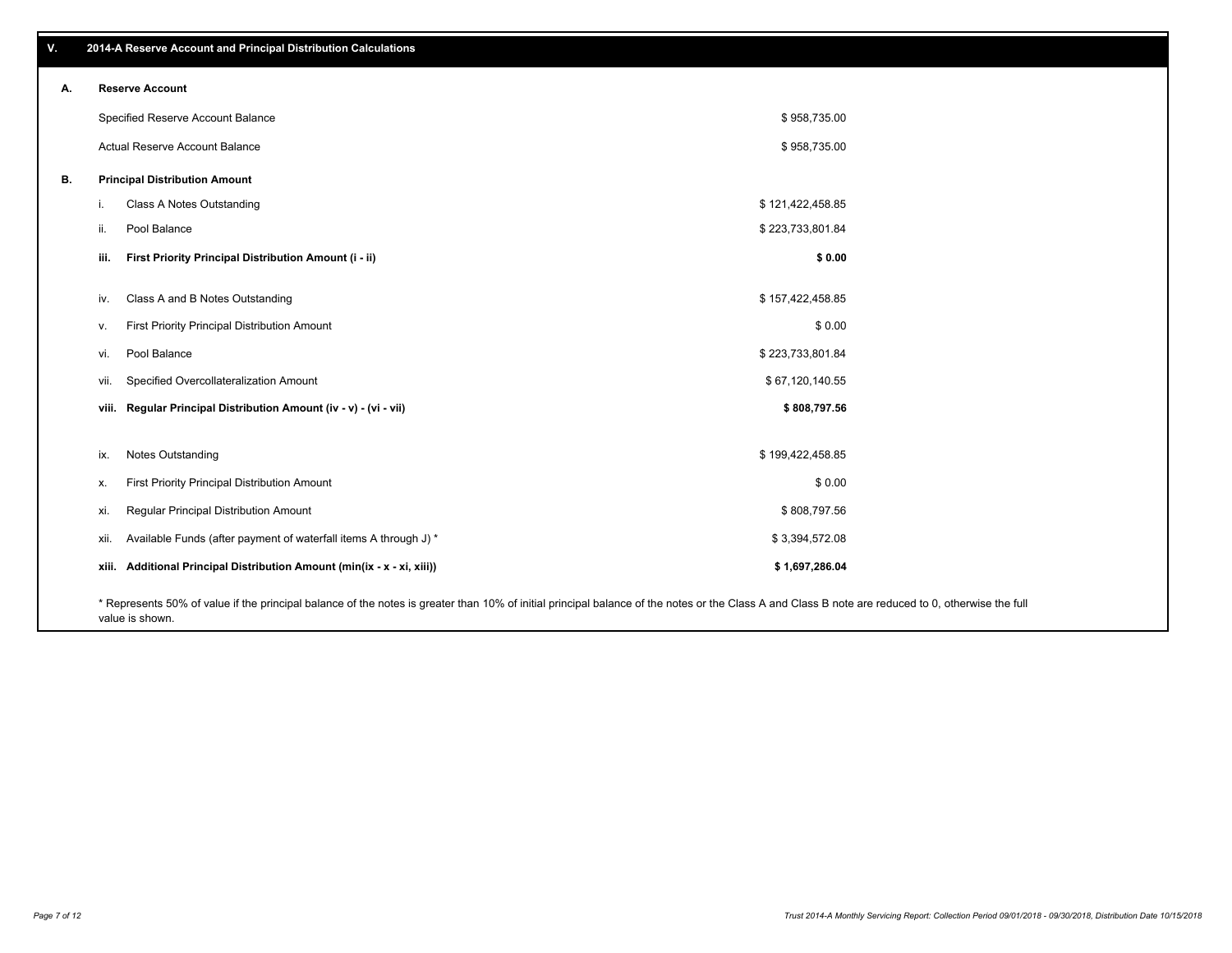| VI.<br><b>2014-A Waterfall for Distributions</b> |  |
|--------------------------------------------------|--|
|--------------------------------------------------|--|

|     |                                                                                  | Paid             | <b>Funds Balance</b> |
|-----|----------------------------------------------------------------------------------|------------------|----------------------|
|     | <b>Total Available Funds</b>                                                     |                  | \$4,966,038.87       |
| A   | <b>Trustee Fees</b>                                                              | \$0.00           | \$4,966,038.87       |
| B   | i. Master Servicing Fees                                                         | \$9,280.54       | \$4,956,758.33       |
|     | ii. Sub-Servicing Fees                                                           | \$144,289.73     | \$4,812,468.60       |
| C   | i. Administration Fees                                                           | \$6,667.00       | \$4,805,801.60       |
|     | ii. Unreimbursed Administrator Advances plus any Unpaid                          | \$0.00           | \$4,805,801.60       |
| D   | Class A Noteholders Interest Distribution Amount                                 | \$324,931.96     | \$4,480,869.64       |
| Е   | <b>First Priority Principal Payment</b>                                          | \$0.00           | \$4,480,869.64       |
| F   | Class B Noteholders Interest Distribution Amount                                 | \$120,000.00     | \$4,360,869.64       |
| G   | Class C Noteholders Interest Distribution Amount                                 | \$157,500.00     | \$4,203,369.64       |
| H   | Reinstatement Reserve Account                                                    | \$0.00           | \$4,203,369.64       |
|     | Regular Principal Distribution                                                   | \$808,797.56     | \$3,394,572.08       |
|     | i. Carryover Master Servicing Fees                                               | \$0.00           | \$3,394,572.08       |
|     | ii. Carryover Sub-servicing Fees                                                 | \$0.00           | \$3,394,572.08       |
| Κ   | Additional Principal Distribution Amount                                         | \$1,697,286.04   | \$1,697,286.04       |
| L   | Unpaid Expenses of Trustee                                                       | \$0.00           | \$1,697,286.04       |
| м   | Unpaid Expenses of Administrator                                                 | \$0.00           | \$1,697,286.04       |
| N   | Remaining Funds to the Excess Distribution Certificateholder                     | \$1,697,286.04   | \$0.00               |
|     |                                                                                  |                  |                      |
|     | <b>Waterfall Conditions</b>                                                      |                  |                      |
|     | <b>Class C Noteholders' Interest Distribution Condition</b>                      |                  |                      |
| i.  | Pool Balance                                                                     | \$223,733,801.84 |                      |
| ii. | Class A and B Notes Outstanding                                                  | \$157,422,458.85 |                      |
|     | iii.<br>Class C Noteholders' Interest Distribution Ratio (i / ii)                | 142.12%          |                      |
|     | Minimum Ratio<br>iv.                                                             | 110.00%          |                      |
| v.  | Is the Class C Noteholders' Interest Distribution Condition Satisfied (iii > iv) | Υ                |                      |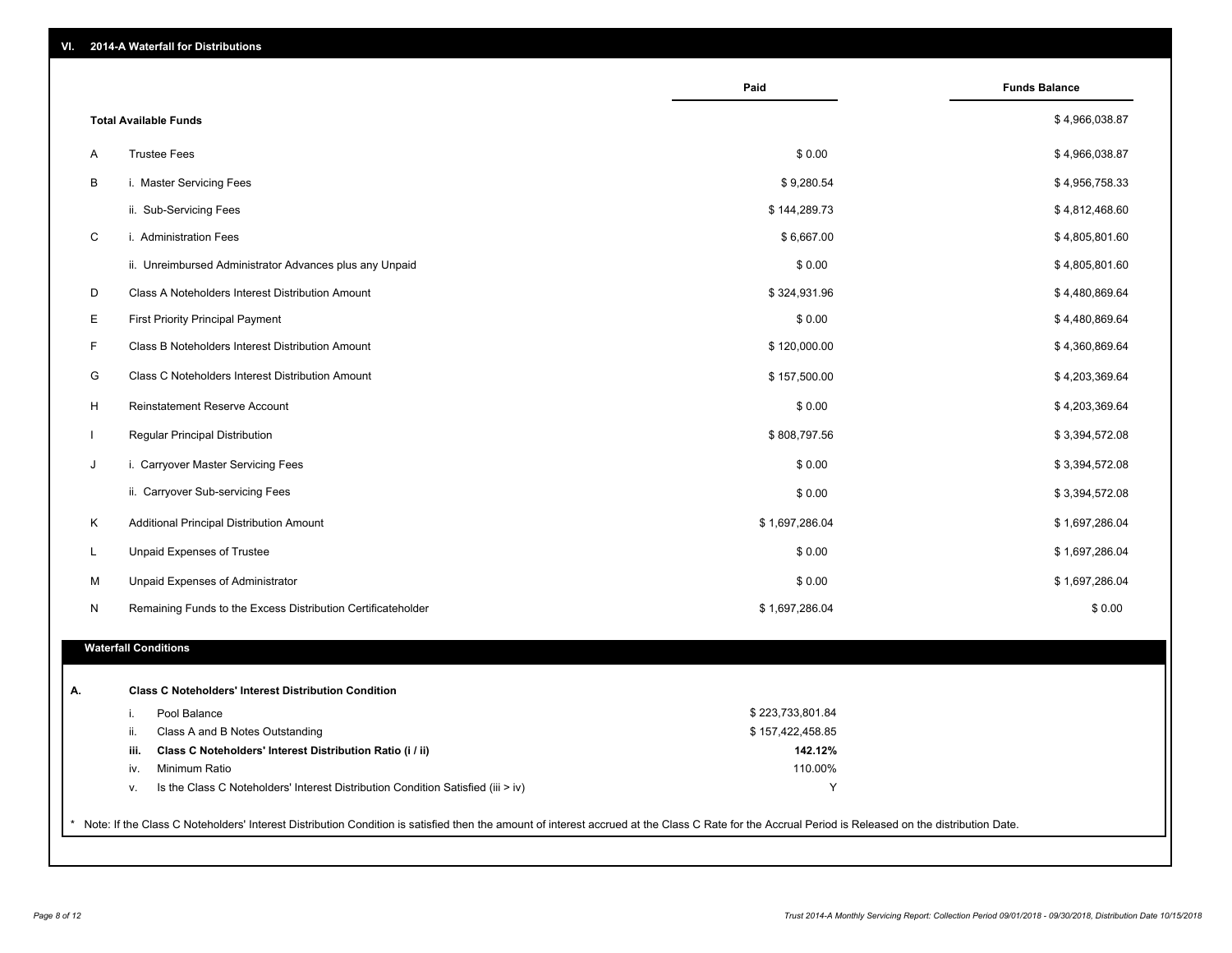## **VII. 2014-A Distributions**

### **Distribution Amounts**

|                                                            | A <sub>2</sub> A        | A2B                     | A <sub>3</sub>          |
|------------------------------------------------------------|-------------------------|-------------------------|-------------------------|
| Cusip/Isin                                                 | 784456AB1               | 784456AC9               | 784456AD7               |
| <b>Beginning Balance</b>                                   | \$35,711,229.42         | \$35,711,229.43         | \$50,000,000.00         |
| Index                                                      | <b>FIXED</b>            | <b>LIBOR</b>            | <b>LIBOR</b>            |
| Spread/Fixed Rate                                          | 3.05%                   | 1.15%                   | 1.50%                   |
| Record Date (Days Prior to Distribution)                   | 1 NEW YORK BUSINESS DAY | 1 NEW YORK BUSINESS DAY | 1 NEW YORK BUSINESS DAY |
| <b>Accrual Period Begin</b>                                | 9/15/2018               | 9/17/2018               | 9/17/2018               |
| <b>Accrual Period End</b>                                  | 10/15/2018              | 10/15/2018              | 10/15/2018              |
| Daycount Fraction                                          | 0.08333333              | 0.07777778              | 0.07777778              |
| Interest Rate*                                             | 3.05000%                | 3.30844%                | 3.65844%                |
| <b>Accrued Interest Factor</b>                             | 0.002541667             | 0.002573231             | 0.002845453             |
| <b>Current Interest Due</b>                                | \$90,766.04             | \$91,893.25             | \$142,272.67            |
| Interest Shortfall from Prior Period Plus Accrued Interest | $S -$                   | $\mathbb{S}$ -          | $S -$                   |
| <b>Total Interest Due</b>                                  | \$90,766.04             | \$91,893.25             | \$142,272.67            |
| <b>Interest Paid</b>                                       | \$90,766.04             | \$91,893.25             | \$142,272.67            |
| <b>Interest Shortfall</b>                                  | $\frac{2}{3}$ -         | $\mathbb{S}$ -          | $S -$                   |
| <b>Principal Paid</b>                                      | \$1,253,041.80          | \$1,253,041.80          | $\frac{2}{3}$ -         |
| <b>Ending Principal Balance</b>                            | \$34,458,187.62         | \$34,458,187.63         | \$50,000,000.00         |
| Paydown Factor                                             | 0.018427085             | 0.018427085             | 0.000000000             |
| Ending Balance Factor                                      | 0.506738053             | 0.506738053             | 1.000000000             |

\* Pay rates for Current Distribution. For the interest rates applicable to the next distribution date, please see https://www.salliemae.com/about/investors/data/SMBabrate.txt.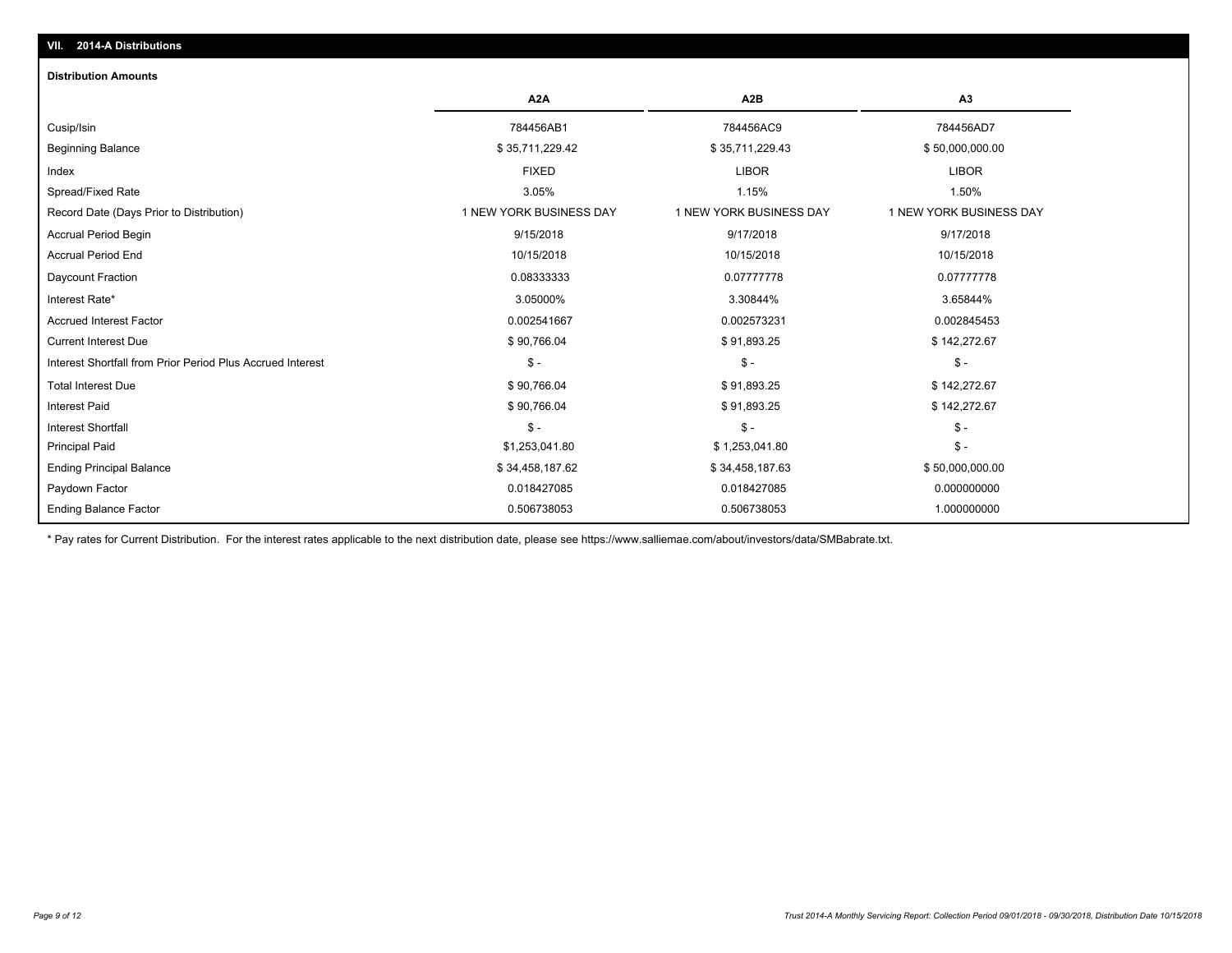| VII. 2014-A Distributions                                  |                         |                         |
|------------------------------------------------------------|-------------------------|-------------------------|
| <b>Distribution Amounts</b>                                |                         |                         |
|                                                            | в                       | C                       |
| Cusip/Isin                                                 | 784456AE5               | 784456AF2               |
| Beginning Balance                                          | \$36,000,000.00         | \$42,000,000.00         |
| Index                                                      | <b>FIXED</b>            | <b>FIXED</b>            |
| Spread/Fixed Rate                                          | 4.00%                   | 4.50%                   |
| Record Date (Days Prior to Distribution)                   | 1 NEW YORK BUSINESS DAY | 1 NEW YORK BUSINESS DAY |
| <b>Accrual Period Begin</b>                                | 9/15/2018               | 9/15/2018               |
| <b>Accrual Period End</b>                                  | 10/15/2018              | 10/15/2018              |
| Daycount Fraction                                          | 0.08333333              | 0.08333333              |
| Interest Rate*                                             | 4.00000%                | 4.50000%                |
| <b>Accrued Interest Factor</b>                             | 0.003333333             | 0.003750000             |
| <b>Current Interest Due</b>                                | \$120,000.00            | \$157,500.00            |
| Interest Shortfall from Prior Period Plus Accrued Interest | $\mathsf{\$}$ -         | $\mathsf{\$}$ -         |
| <b>Total Interest Due</b>                                  | \$120,000.00            | \$157,500.00            |
| <b>Interest Paid</b>                                       | \$120,000.00            | \$157,500.00            |
| <b>Interest Shortfall</b>                                  | $\mathcal{S}$ -         | $\mathcal{S}$ -         |
| <b>Principal Paid</b>                                      | $\mathbb{S}$ -          | $\mathbb{S}$ -          |
| <b>Ending Principal Balance</b>                            | \$36,000,000.00         | \$42,000,000.00         |
| Paydown Factor                                             | 0.000000000             | 0.000000000             |
| <b>Ending Balance Factor</b>                               | 1.000000000             | 1.000000000             |

\* Pay rates for Current Distribution. For the interest rates applicable to the next distribution date, please see https://www.salliemae.com/about/investors/data/SMBabrate.txt.